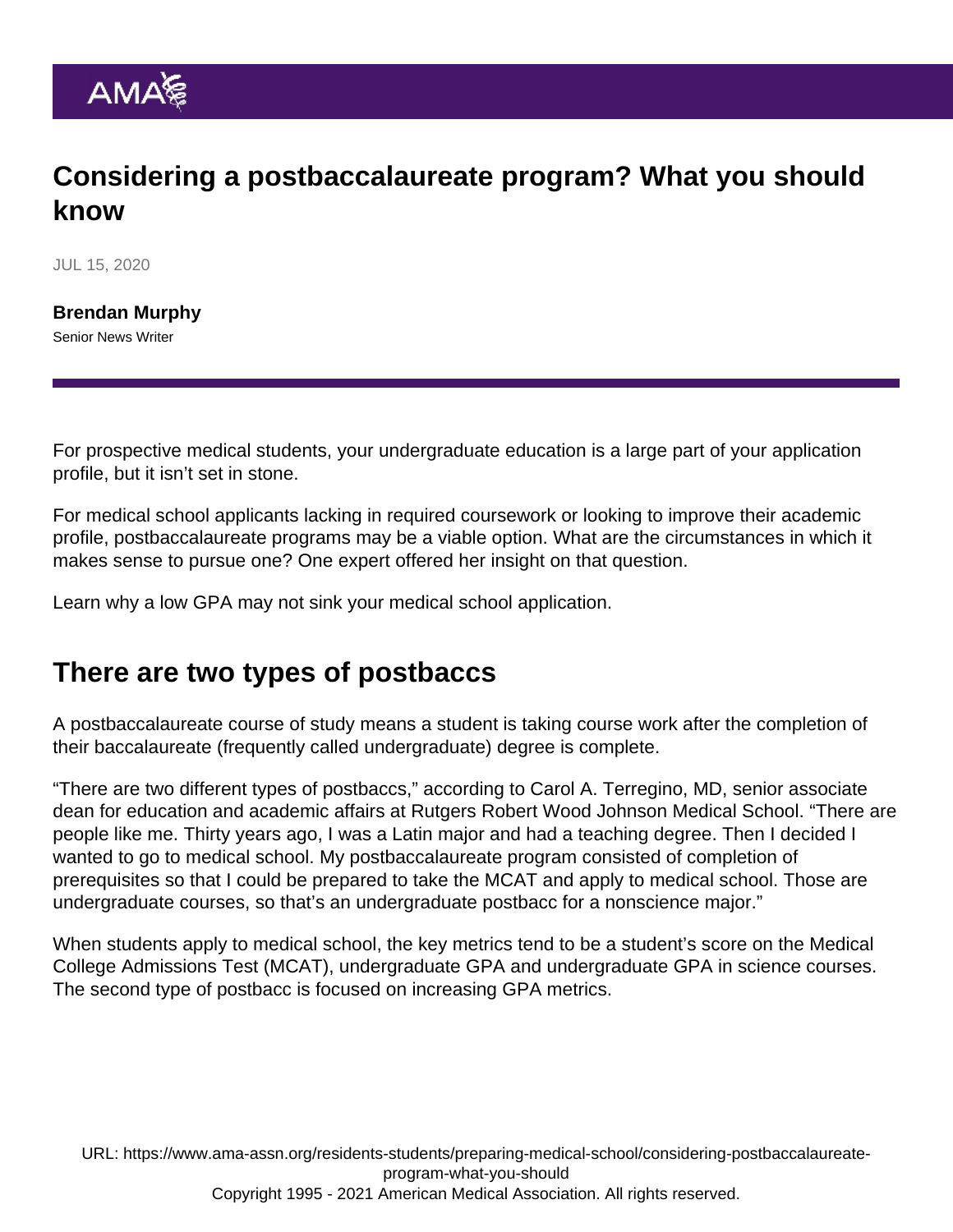"There's postbacc programs that are undergraduate courses and upper-level science courses that are designed to increase the undergraduate science GPA of an applicant who perhaps didn't do so well in college," Dr. Terregino said.

There are also master's programs that are called postbaccalaureate programs that can raise a student's profile. As far as metrics are concerned, however, these programs don't factor into a student's undergraduate GPA figures.

Learn the [admission criteria medical school admissions offices focus on](https://www.ama-assn.org/residents-students/preparing-medical-school/beyond-mcat-heres-what-else-med-schools-are-looking).

## Where do you stand?

Before attending a postbacc program, or even applying, Dr. Terregino recommends prospective medical students solicit feedback and look at the metrics for students being admitted to medical school. Some Offices for Admissions counsel prospective applicants and this advice can be invaluable.

"My advice would be to look at the schools and look at the metrics of the applicants that are getting into medical school," Dr. Terregino said. "It's doing the math to see if a [postbacc is a] cost-effective program to make a meaningful change their undergrad GPA or to show the ability to handle rigorous graduate courses.

"It's really key that [potential applicants] speak with their prehealth adviser and contemplate what will be most beneficial. Is it to raise their undergrad GPA? At our school, we've decided to have a broad range of GPAs and MCATs that we accept. We say you need to have at least a B average as an undergrad and at least a 494 on the MCAT. We are very cognizant of educational disadvantage, recognize the diversity that can be seen in modest academic metrics, and know that we have academic support systems that help ensure student success.

Discover [the top four questions to ask your premed advisor](https://www.ama-assn.org/residents-students/preparing-medical-school/top-4-questions-ask-your-premed-adviser).

## Caution about linkage programs

Linkage programs are those in which students can matriculate from a postbaccalaureate program to medical school if they meet certain requirements, but there's some key things to consider.

"When you look at those linkage programs, ones that link with medical schools, you should look at what the success rate is to link," Dr. Terregino said. "You need to consider that. We do ours differently

URL: [https://www.ama-assn.org/residents-students/preparing-medical-school/considering-postbaccalaureate](https://www.ama-assn.org/residents-students/preparing-medical-school/considering-postbaccalaureate-program-what-you-should)[program-what-you-should](https://www.ama-assn.org/residents-students/preparing-medical-school/considering-postbaccalaureate-program-what-you-should) Copyright 1995 - 2021 American Medical Association. All rights reserved.